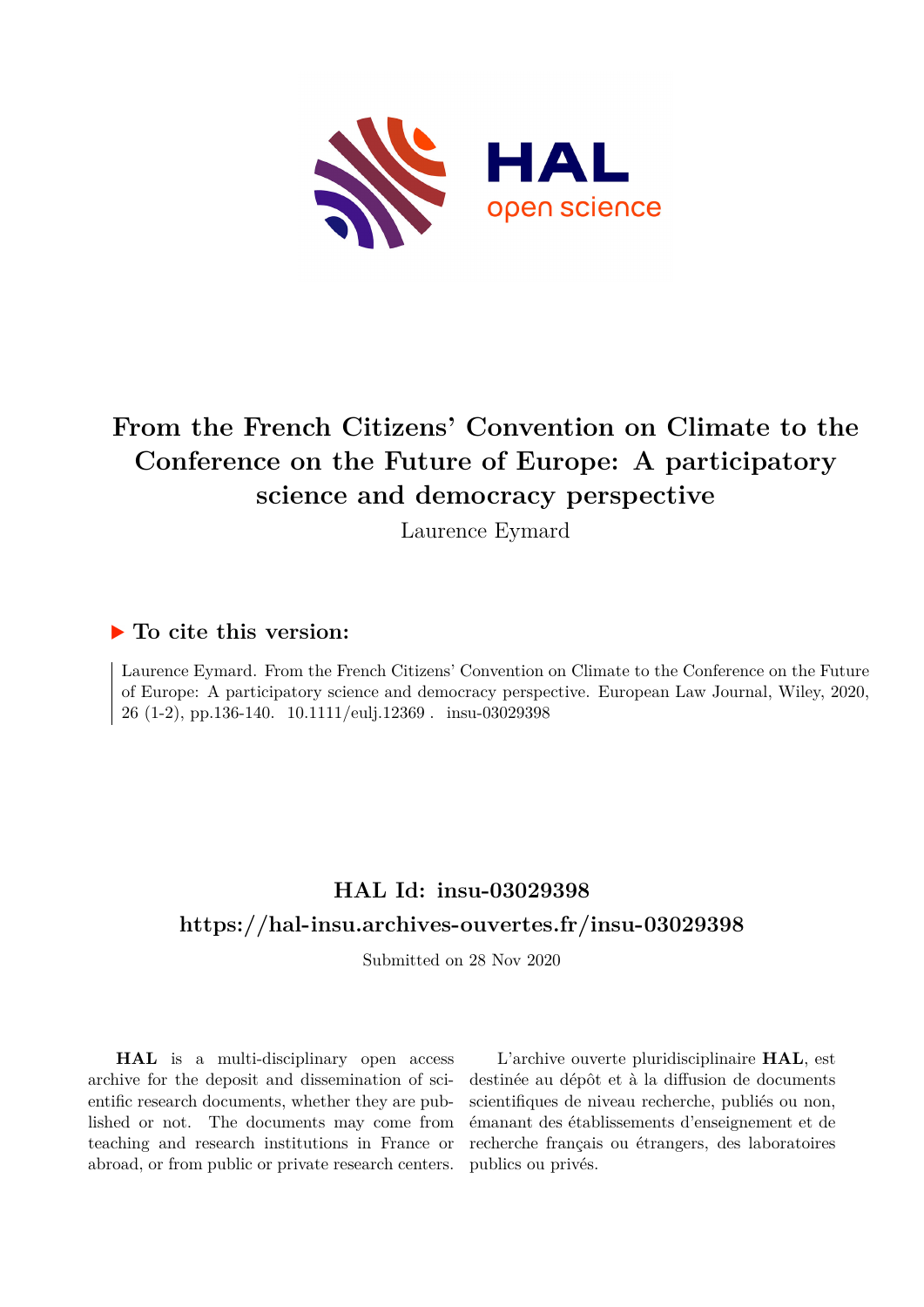## **From the French Citizens' Convention on Climate to the Conference on the Future of Europe: a participatory science and democracy perspective**

#### **Laurence Eymard\***

\* Emeritus Research Director at the French National Centre for Scientific Research (CNRS); Co-founder of the Sorbonne University Institute for Environmental Transition (SU-ITE)

Abstract : The Citizens' Convention on Climate (CCC) gathered 150 people, randomly selected but representing the diversity of the French society. Its mandate was to formulate a series of concrete measures aimed to achieve at least a 40% reduction of greenhouse gas emissions by 2030 (compared to 1990) while preserving social justice. The citizens auditioned experts on various topics from climate to economics and then formulated their own proposals, thus building an effective consensus, beyond individual specific interests. Moreover, proposals formed a coherent whole, and in this regard fare much better than previous attempts to tackle environmental and climate transition through public debates. This methodology shows how citizen science can produce efficient and quality outcomes. This opens new perspectives for democracy on the basis of new interaction channels between law-makers, professional experts and citizens. This seems to be the approach chosen for the Conference on the Future of Europe as well. Gathering citizens from all EU countries to work on important topics for Europe and Europeans could be a way to build a common vision, and contribute to the creation of a true European common good. Citizens' direct involvement in science and democracy might be one of the keys to meaningfully and thus successfully address their shortcomings.

#### **1 Introduction**

<span id="page-1-2"></span>In the Autumn of 2019, after several months of weekly 'yellow vest' protests, the Citizens' Convention on Climate (CCC) was launched by the French Government as a response tto the request for increased participation of citizens in democratic life. It gathered 150 people, randomly selected but representing the diversity of the French society on the basis of socio-demographic criteria: gender, age (from 16 to more than 80), education, place of residence (including overseas territories) and socio-professional category. The French Economic, Social and Environmental Council (ESEC) was in charge of overseeing the organisation of the event and of ensuring its independence, including that of the Governance Committee[.](#page-1-0)<sup>[1](#page-1-0)</sup> The CCC mandate was to formulate a series of concrete measures aimed to achieve at least a 40% reduction of greenhouse gas emissions by 2030 (compared to 1990) while preserving social justice. It is worth recalling that one of the main triggers for the yellow vest movement was the French version of the carbon tax initially planned in the 2019 Draft Budget which, if adopted, would have translated into an increase in fuel prices. It would thus have had a stronger financial impact on car-dependent working people and, as an indirect tax, it was deemed socially regressive as a heavier burden would be borne by people with lower incomes. The CCC activities spread over seven weekendsessions from October, [2](#page-1-1)019 to June, 2020.<sup>2</sup> Citizens were split into five thematic working groups: "consuming", "travelling", "housing", "eating", "producing and working".

<span id="page-1-3"></span>As for the democratic novelty of this experiment, the French President of the Republic committed to submit these measures, depending on their nature and characteristics, to a referendum, to a vote in Parliament or to direct implementation by the executive. The organisation of the CCC thus equates to the creation of a citizen's right of initiative, albeit an informal one, and represents as such a new exercise in participatory democracy mixing direct and indirect features.

<span id="page-1-0"></span> $1$  For the composition of the Governance Committee, see: [https://](https://www.conventioncitoyennepourleclimat.fr/en/comite-gourvernance/) [www.conventioncitoyennepourleclimat.fr/en/comite-gourvernance/](https://www.conventioncitoyennepourleclimat.fr/en/comite-gourvernance/).

<span id="page-1-1"></span> $2$  For more information on the CCC, see<https://www.conventioncitoyennepourleclimat.fr/en/>.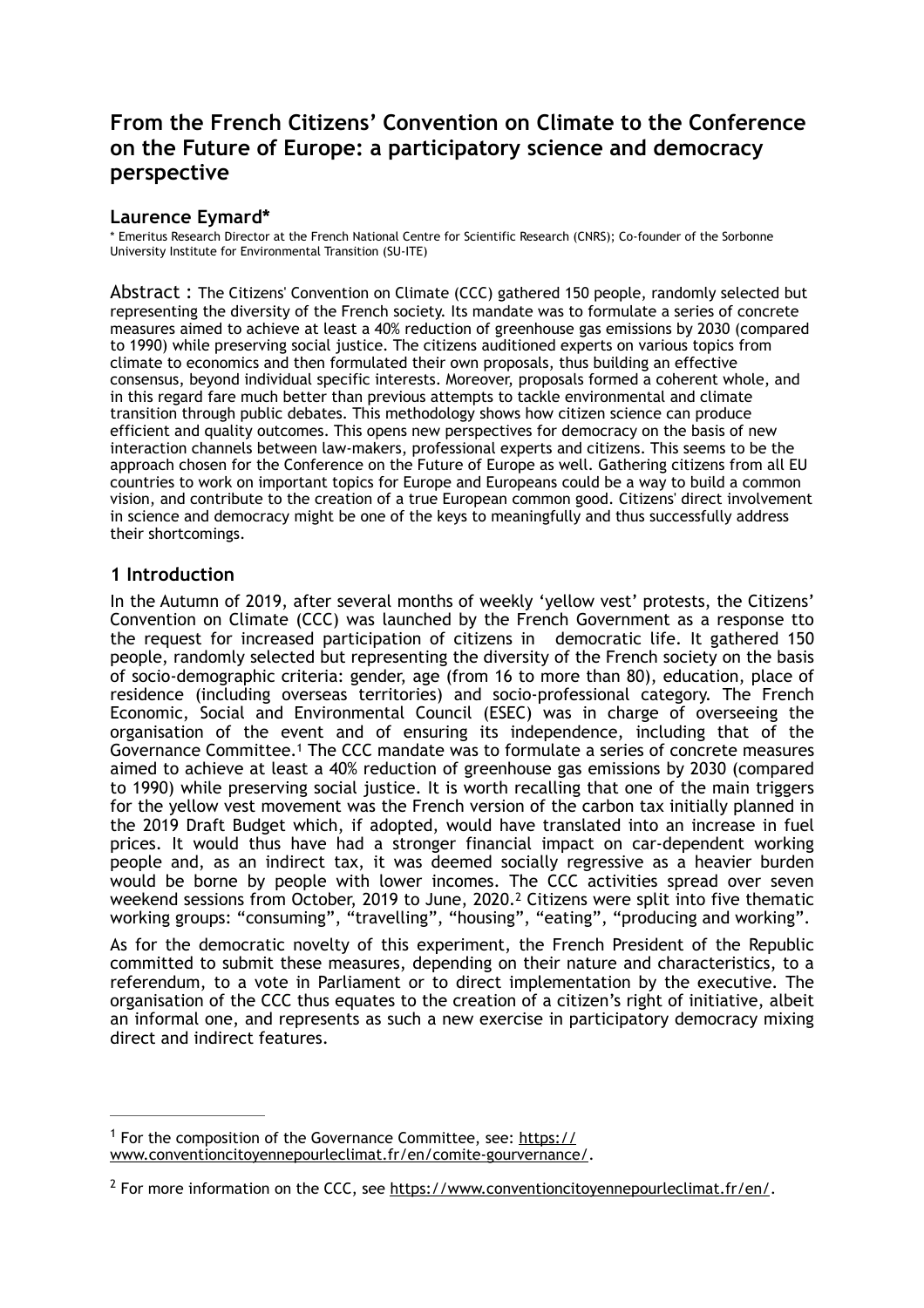<span id="page-2-2"></span>Among the scientific community specialised in climate and ecological transition, some experts were enthusiastic over this experiment, whereas others were rather sceptical. The Sorbonne University Institute for Environmental Transition  $(SU-ITE)^3$  $(SU-ITE)^3$  $(SU-ITE)^3$  $(SU-ITE)^3$  belonged to the first category. The Institute was created on the premises that (1) interdisciplinarity is necessary to develop comprehensive research strategies for climate and ecological transition, and that (2) participation from all segments of society (from citizens to private companies, political and administrative organisations) is a necessary requirement for ensuring their success. It embodies an approach based upon participative and integrative sciences, congruent with the CCC's own methodology. It is in this spirit that SU-ITE offered its expertise and support to the CCC and it is in this framework that I got the opportunity to observe and contribute to the CCC.

Essentially, I participated in the so-called « fact-checking » group of scientists. Our mission was to find factual responses to questions from the 150 citizens. We were never in direct contact with them, but received the questions of the various citizens' working groups through an internet network managed by specialists in citizen dialogue who were accompanying them in this exercise. It was clearly important to ensure that we could not interfere with the working groups discussions and debates in order to preserve the neutrality and the impartiality of the process. Nearly a hundred questions were asked, of a very diverse nature, addressing quantifications (e.g. compared greenhouse gas emissions from various car types) legal rules (e.g. does a law on agro-ecology exist?), but also a number of complex issues, for which no unique simple answer could be provided.

<span id="page-2-3"></span>In addition to fact-checking, we had the opportunity to attend as observers, along with experts engaged in the analysis of the CCC process itself[,](#page-2-1) $4$  the open sessions dedicated either to presentations and debates with experts and government representatives or to CCC general discussions.

It is based on this unique experience that I would like to make a few observations regarding what can be considered as some of the most promising features of this experiment for fostering participatory democracy and a more inclusive approach to science, whether at national or European level.

#### **2 Building effective consensus**

The citizens, gathered for the first time on 4 October, 2019, were asked about their motivation. Answers differed wildly, some of the participants even doubting the very existence of climate change issues. However, they all accepted the challenge. They auditioned experts on various topics from climate to economics and then built their own proposals. They were able to formulate concrete measures covering a wide field of application, from energy efficiency to mobility or agriculture, bearing in mind a social justice compass and constitutionality requirements.

It is worth noting that most of the resulting measures, prepared by each of the five working groups, were adopted by the assembly of the 150 citizens at a large majority. Only one proposal was rejected. This remarkable outcome shows that randomly selected people are able to collectively understand and capture the multi-faceted impact of climate change on society, what's more in a wide range of aspects. Moreover, the discussions showed a genuine concern for the common good, beyond individual specific interests, and the measures were proposed in this spirit. It is also worth acknowledging that they formed a coherent whole and in this regard fare much better than previous attempts to tackle environmental and climate transition through public debates.

<span id="page-2-0"></span> $3$  See [www.su-ite.fr.](http://www.su-ite.fr)

<span id="page-2-1"></span><sup>4</sup> [See: https://www.conventioncitoyennepourleclimat.fr/en/2020/01/20/the-citizens-convention](https://www.conventioncitoyennepourleclimat.fr/en/2020/01/20/the-citizens-convention-under-the-researchers-microscope/) [under-the-researchers-microscope/](https://www.conventioncitoyennepourleclimat.fr/en/2020/01/20/the-citizens-convention-under-the-researchers-microscope/).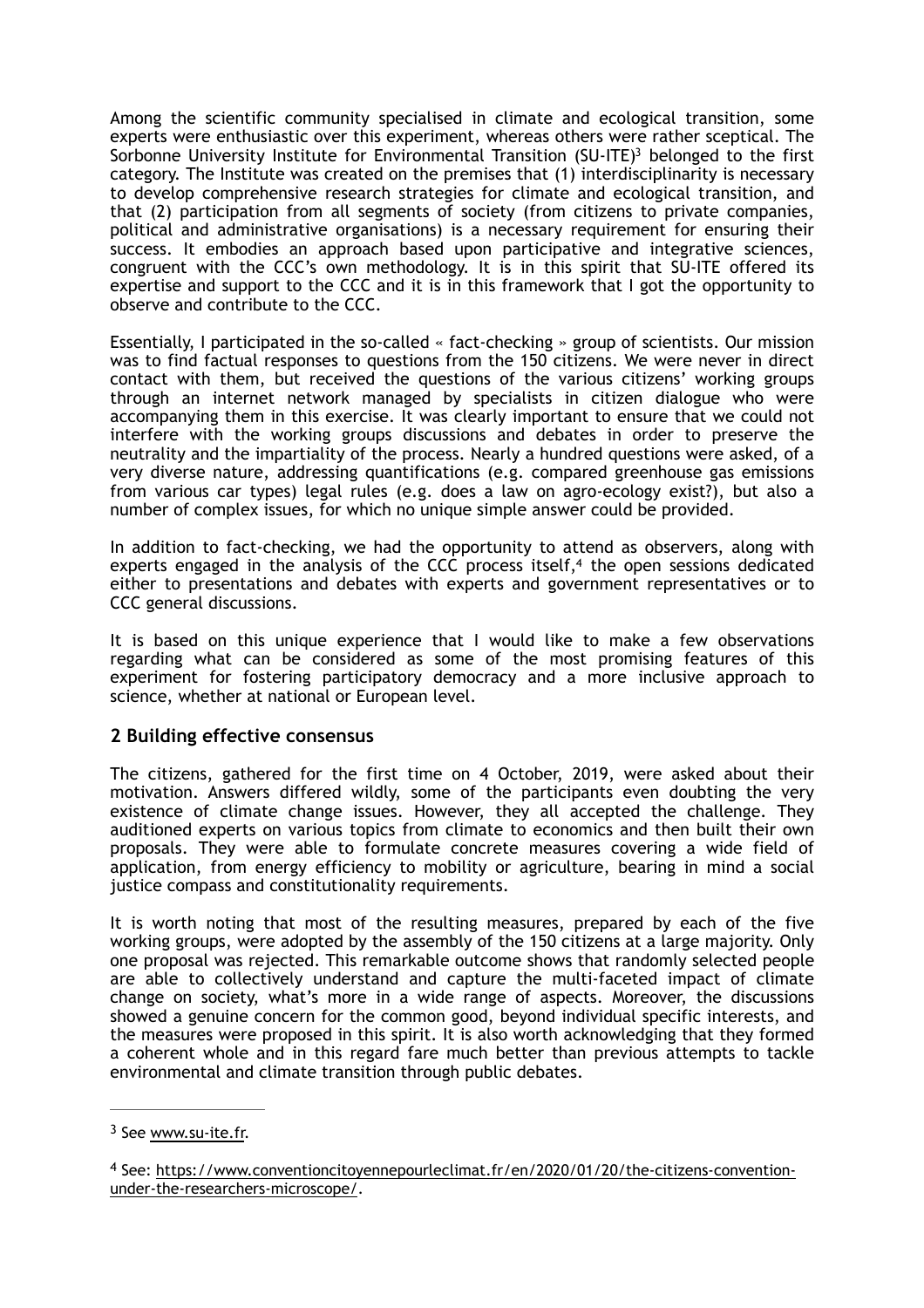To some extent, this is a lesson also for scientists, who tend to stay within their discipline, making it difficult to build a systemic or holistic scientific perception and conception of a given problem. This is actually the very reason why our interdisciplinary Institute was created: as an attempt to decompartmentalise the study of critical issues and foster a multiplying effect in knowledge-building and problem-solving. Considering that the global challenges we are currently facing, such as environmental and climate transition, are multi-faceted phenomena which furthermore question not only our way of doing science but our societies and our way of life as citizens, this experiment can also be seen as a seed or a call for a more inclusive research methodology and output, combining lay and scientific expertise from multiple horizons.

#### **3 From technocracy to democracy: a bottom-up approach to expert knowledge**

Thus, 150 citizens, without any specific a priori knowledge regarding climate or ecology, were nevertheless able to address complex issues in these fields. On top of the previously mentioned fact-checking group of scientists at their disposal, citizens received information from experts who gave presentations. The speakers were suggested by the Governance Committee, but citizens also requested for some other speakers to be heard and rigorous debates between experts were organised as well.

This methodology gave rise to an interesting reversal of perspective. Instead of the usual dogmatic top-down approach: "experts teach people who listen", here people discussed with various experts in order to make their own mind and develop an informed position. As fact-checkers, we could witness their growing understanding of multi-disciplinary issues, through the increasing complexity and scope of the questions formulated by the thematic working groups.

On the one hand, this kind of exercise constitutes for us scientists, whether from humanities or natural sciences, an opportunity to avoid the tunnel vision trap, to question and refresh the way in which we are (too) used to look at an issue. On the other hand, it also shows, once again, how citizen science can produce efficient and quality outcomes.

<span id="page-3-3"></span><span id="page-3-2"></span>Citizen science has strongly developed over the last twenty/thirty years[.](#page-3-0)<sup>[5](#page-3-0)</sup> It can be summarised as scientific research conducted, in whole or in part by non-professional scientists.<sup>6</sup>In natural sciences, in particular biodiversity or astronomy, and in humanities, citizen science has been practiced for centuries, leading to scientific discoveries as well as public education. Leonardo Da Vinci, Descartes, Leibniz, Newton, Herschel or Darwin are all famous examples of this tradition that needs revival in a contemporary fashion. In this regard, it is worth noting that it is one of the first times that citizen science finds a concrete application in drafting laws, as a parliament would. This opens new perspectives for democracy on the basis of new interaction channels between law-makers, professional experts and citizens. But apart from an invitation to rethink this triangular relationship, it confronts us with a triple helix where citizens play the part of both lay experts and lay law-makers in an attempt to create a meaningful connection between scientific questions and much needed societal changes. In this regard, some fruitful parallels can be drawn. Citizen science asks the question of how to integrate citizens in scientific research for the betterment of science and citizens' education. A democratic regime is faced with a similar and fundamental question: how to integrate citizens in the law-making process for the betterment of law and societies and for civic education? These are the kind of questions

<span id="page-3-0"></span><sup>&</sup>lt;sup>[5](#page-3-2)</sup> See at EU level, SOCIENTIZE Project delivered to the European Commission's Digital Science Unit, DG CONNECT, 'Green paper on Citizen Science for Europe: Towards a society of empowered citizens and enhanced research' (2014); Soscientize, 'White paper on citizen science for Europe' (2014).

<span id="page-3-1"></span> $6$  For an interesting matrix classifying the various initiatives in the field, see T. Schäfer and B. Kieslinger, 'Supporting emerging forms of citizen science: a plea for diversity, creativity and social innovation' (2016) 15 *Journal of Science Communication* 1.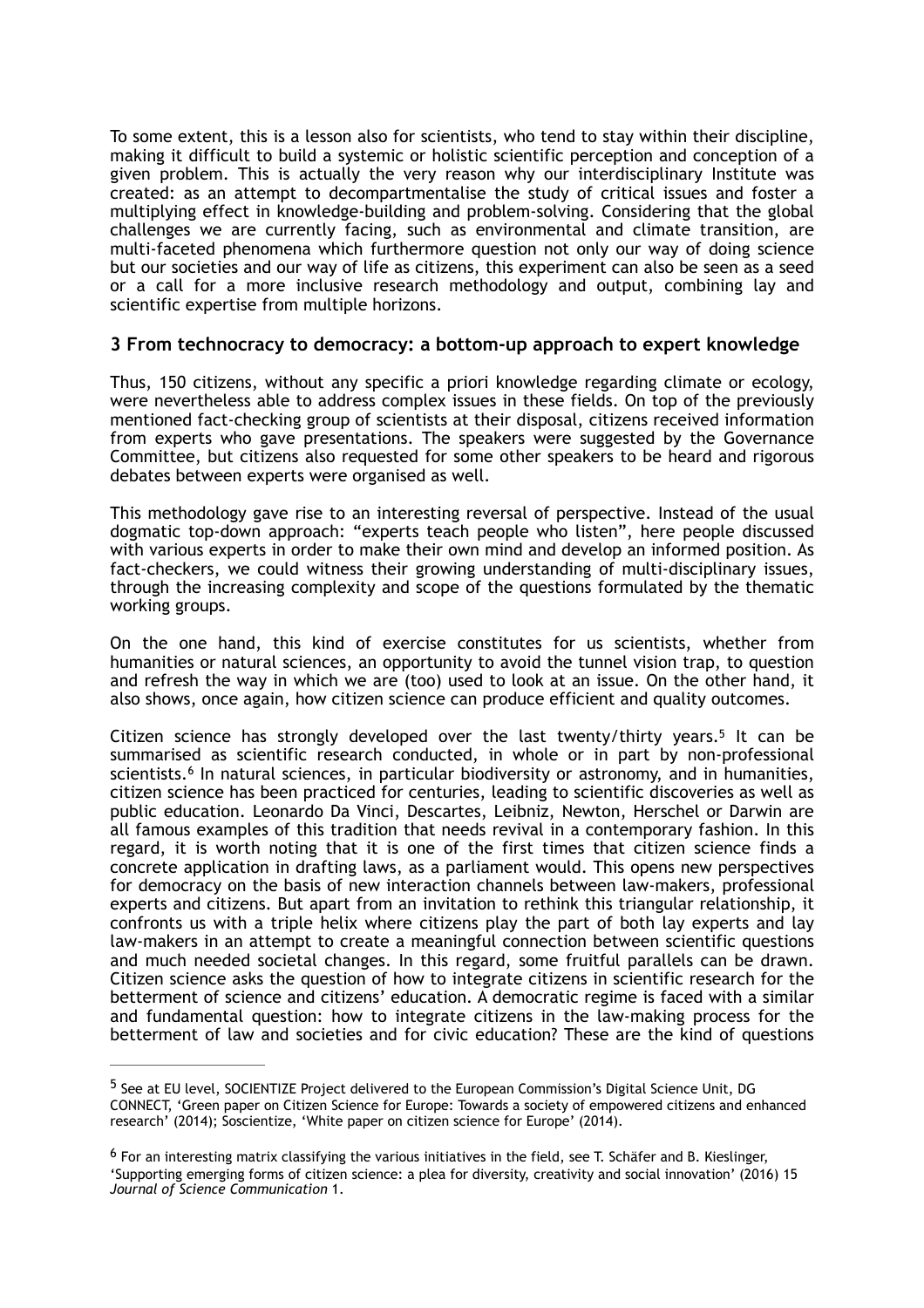which seem sometimes to get lost in democracies entangled in their old and venerable ways and traditions, but which reappear acutely when faced with a crisis. At a time when democratic societies are jostled by global challenges, the rise of populism and disinformation, addressing these questions and finding truly common solutions become crucial. These are the questions that the organisation of a democratic experiment such as the CCC puts back on the front stage and aim to tackle in a concrete manner.

#### **4 An example for the Conference on the Future of Europe?**

It would be trite to say that the CCC process and results could not be improved. For example:

- Because of time constraints, the 150 citizens were dispatched within five thematic working groups without any window of opportunity for transverse discussions. It was therefore not possible to check the robustness of the proposed measures with respect to all objectives. The 150 citizens were aware of that. They did not only work during the week-end sessions, but also in between and asked for one extra session. Yet, more time would have certainly been beneficial to cross perspectives and findings and thus optimise outcomes.
- Fact-checking was too often fast-checking! Responses had to be sent quickly to allow the working groups to continue their debates. For some complex questions, we completed the answers after the relevant session had ended, to make citizens better informed when they would meet again. Here as well, more time would have been welcomed.
- Furthermore, our group of expert fact-checkers, initially composed of SU-ITE members and a few PhD researchers in political science, grew progressively, based on the nature of the questions received. More thoughts could be devoted to the composition of the fact-checking mission in order to constitute beforehand a source of (potential) experts from various backgrounds.
- Since it was the first time such experiment had been conducted and although care was taken to ensure that no bias would be introduced through the organisation process (experts, governance committee etc.), it would be important to assess whether this had really been the case. In this respect, the analyses and conclusions of the scientific observers regarding the functioning of the CCC will help improving the organisation of similar experiments in the future.
- Lastly, even the proposed measures would benefit from a more detailed and systemic analysis in order to possibly foster their positive impact and reduce potential negative effects.

<span id="page-4-3"></span><span id="page-4-2"></span>Despite their perfectibility, the CCC proposals set up a consistent strategy for reducing the greenhouse gas emission at national level. Whether the pioneering Irish Citizens' Conventionand Assemblies<sup>7</sup> or the Climate Assembly UK[,](#page-4-1)<sup>8</sup> which started a few months after the French CCC, they all support the idea that there is a clear benefit in associating citizens to the devising of society evolution in response to major challenges. It is also worth noting that in its report, the participants in the CCC advocated for renewing the

<span id="page-4-0"></span> $7$  The 2012-2014 Irish Convention on the Constitution led to the legal recognition of same-sex marriage in 2015, see [https://www.citizensinformation.ie/en/government\\_in\\_ireland/](https://www.citizensinformation.ie/en/government_in_ireland/irish_constitution_1/citizens_assembly.html) [irish\\_constitution\\_1/citizens\\_assembly.html; the 2016-2017 Citizens' Assembly resulted](https://www.citizensinformation.ie/en/government_in_ireland/irish_constitution_1/citizens_assembly.html) in both overturning the abortion ban in 2018 and paving the way for the all-of-government 2019 Climate Action Plan; lastly there is an ongoing (2020) Citizens' Assembly on gender equality, see [https://](https://www.citizensinformation.ie/en/government_in_ireland/irish_constitution_1/constitutional_convention.html) [www.citizensinformation.ie/en/government\\_in\\_ireland/irish\\_constitution\\_1/](https://www.citizensinformation.ie/en/government_in_ireland/irish_constitution_1/constitutional_convention.html) [constitutional\\_convention.html.](https://www.citizensinformation.ie/en/government_in_ireland/irish_constitution_1/constitutional_convention.html)

On climate change more particularly, see L. Devaney, D. Torney, P. Brereton and M. Coleman, 'Deepening Public Engagement on Climate Change: Lessons from the Citizens' Assembly', (2020) *Environmental Protection Agency Research Report*, n° 314.

<span id="page-4-1"></span> $8$  For more information, see its website: [https://www.climateassembly.uk/about/.](https://www.climateassembly.uk/about/)